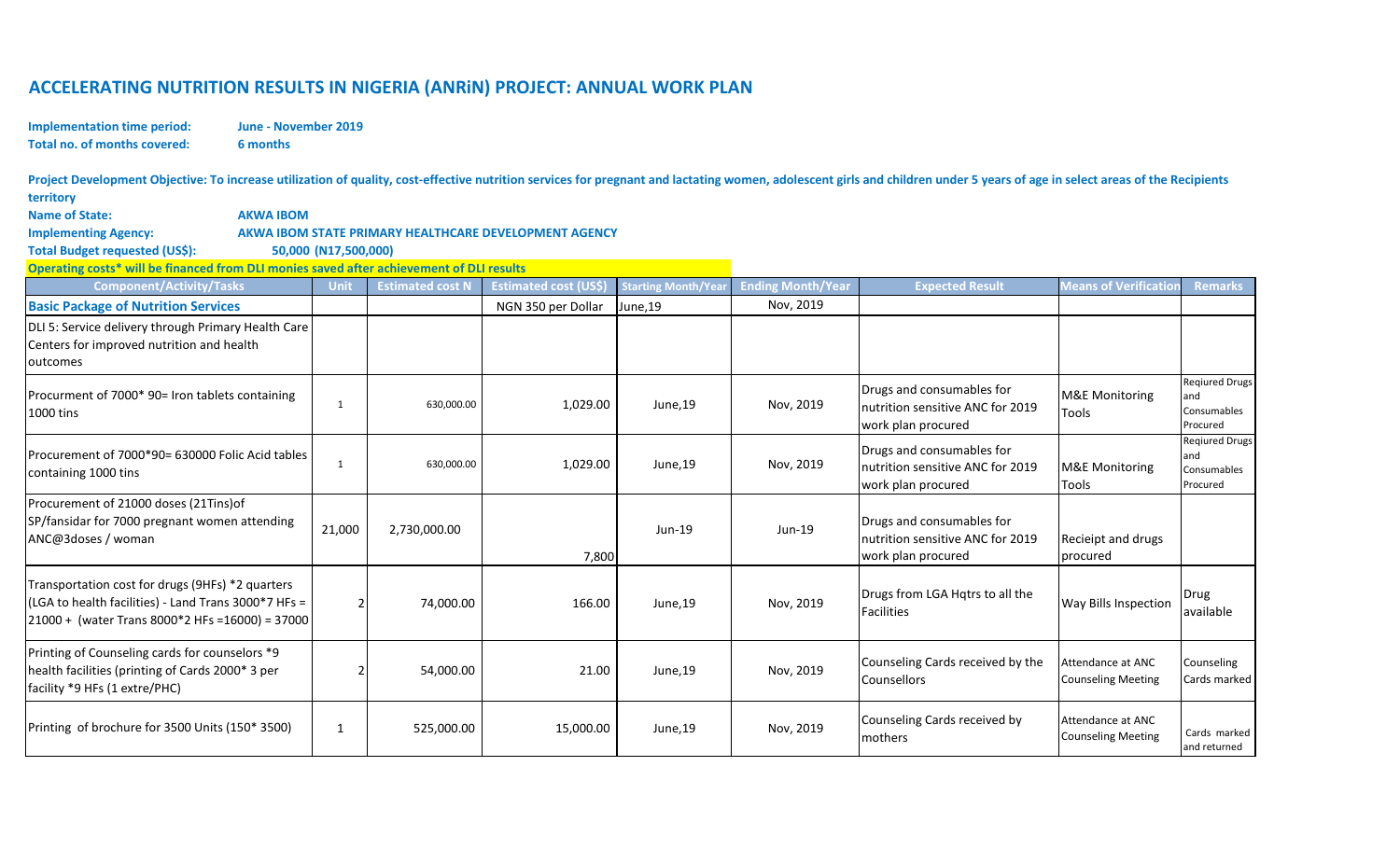| Food Demonstration equipments in 9 PHCs: One<br>time purchase of demo equipment and food<br>Utensils @83100/HF x 9 HFs                                | 1              | 747,900.00   | 2,314.00                 | June,19 | Nov, 2019 | Demonstratiion of various<br>Nutritious Food to Mothers                    | Monitoring                                                 | Vasrieties of<br>food cooked      |
|-------------------------------------------------------------------------------------------------------------------------------------------------------|----------------|--------------|--------------------------|---------|-----------|----------------------------------------------------------------------------|------------------------------------------------------------|-----------------------------------|
| Food items for Demonstration in 9 PHC @ 18000<br>per month                                                                                            | 6              | 972,000.00   | 2,777                    | Aug-19  | Dec-19    | Food demonstratiuon corners are<br>set                                     | Reciept and invoices                                       |                                   |
| Honorarium for community health mobilizers @<br>7000 (2 per 9HFs)                                                                                     | $\overline{2}$ | 756,000.00   | 571.00                   | June,19 | Nov, 2019 | Payment of Honorarium to CHM                                               | <b>Signed Documents</b>                                    | CHM paid                          |
| Printing of reporting registers (N1500*9 HFs                                                                                                          | 1              | 13,500.00    | 77.00                    | June,19 | Nov, 2019 | Printing of Reporting Registers                                            | <b>Stocks taking</b>                                       | Reporting<br>registers<br>printed |
| Printing of 3500 report card for mothers<br>(N100=350000)                                                                                             | $\mathbf{1}$   | 350,000.00   | 1,000.00                 | June,19 | Nov, 2019 | Printing of Report cards for mothers Stocks taking                         |                                                            | Report cards<br>printed           |
| Monthly Review meeting at State level @ 15400<br>per diem + 3000 local transport X 20persons                                                          | 6              | 2,208,000.00 | 6,309                    | Jul-19  | $Dec-19$  | Review meeting conducted and<br>bottle necks identified and way<br>forward | Attendance list.,<br>Minutes of meeting<br>and photographs |                                   |
| Quaterly supportive surpervision/field visit to<br>health facility (per diem @30400 + 3000 local<br>transport/person x 3 LGAs X 2 quarters 2 per LGA) | $\overline{2}$ | 400,800.00   | 1,145                    | Aug-19  | Dec-19    | suportive supervision conducted                                            | field visit report and<br>photographs                      |                                   |
| Collate performance of PHCs through LGHA reports<br>for June - August 2019 and transmit to PIU                                                        | $\mathbf{1}$   |              | $\overline{\phantom{0}}$ | June,19 | Nov, 2019 | Collated quarterly performance<br>report                                   | <b>Qtrly collated</b><br>performance review<br>reports     | Report<br>collated                |
| Collate performance of PHCs through LGHA reports<br>for Sept - Nov 2019 and transmit to PIU                                                           | $\mathbf{1}$   |              |                          | June,19 | Nov, 2019 | Collated quarterly performance<br>report                                   | <b>Qtrly collated</b><br>performance review<br>reports     | Report<br>collated                |
| <b>SAFEGUARDS DUE-DILIGENCE</b>                                                                                                                       |                |              |                          |         |           |                                                                            |                                                            |                                   |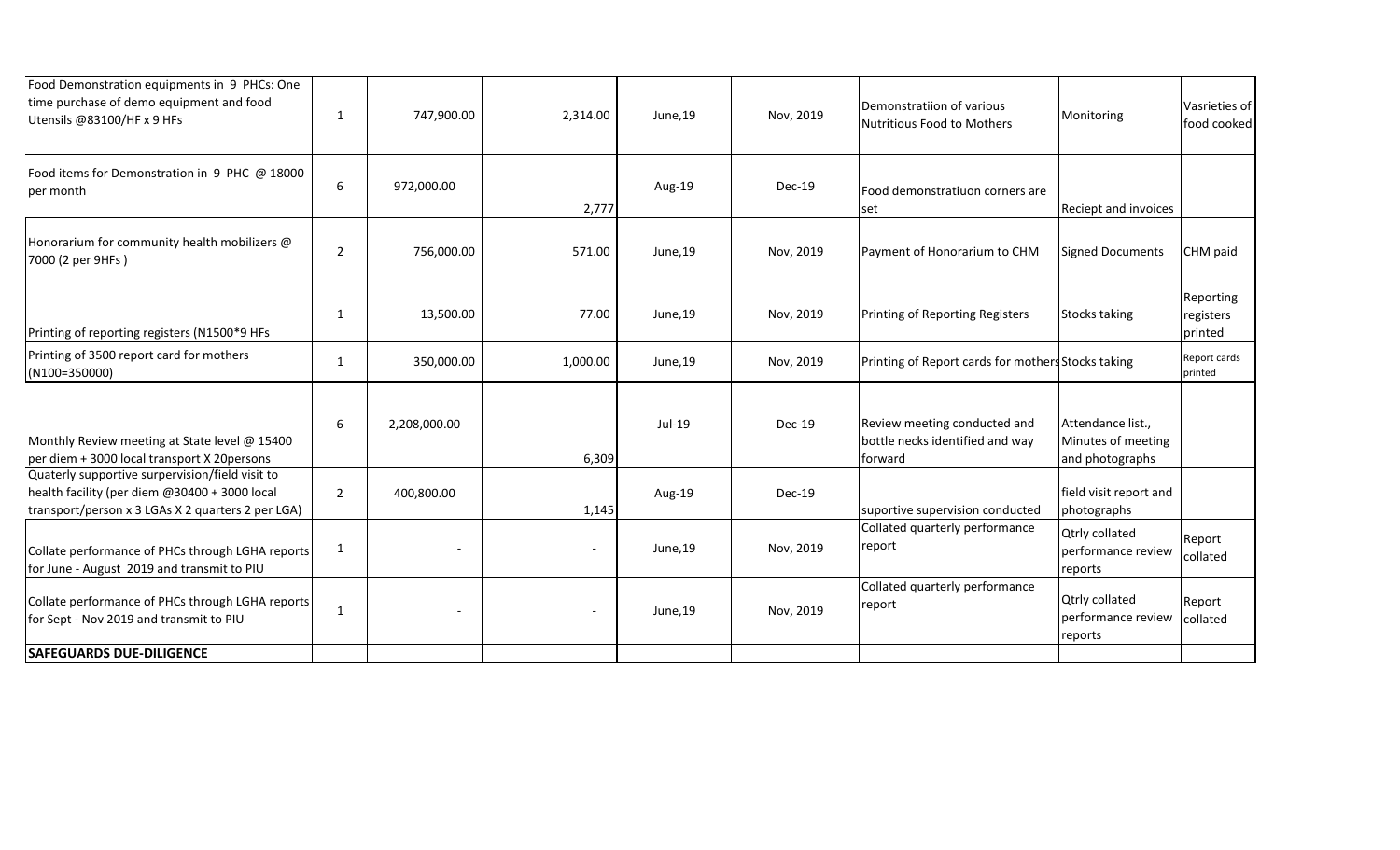| Paticipate in consultation meeting of LGAs at state<br>level for finalization of Citizens Engagement Forum<br>for ANRIN |          |            |          | June,19 | Nov, 2019 | Consultation meeting with LGAs<br>and NSAs/SPHCDA for finalization<br>of Citizens Engagement Forum for<br>ANRIN | Minutes of Meeting<br>specifying Terms of<br>Reference and roles<br>and responsibilities<br>of CEF in state | Consultatio<br>In meetings<br>held |
|-------------------------------------------------------------------------------------------------------------------------|----------|------------|----------|---------|-----------|-----------------------------------------------------------------------------------------------------------------|-------------------------------------------------------------------------------------------------------------|------------------------------------|
| Quarterly meetings at the SPHCDA level of citizen<br>Engagement Forum and Grievance Redressal                           | 2        | 700,000.00 | 2,000.00 | June,19 | Nov, 2019 | Quarterly meetings at the SPHCDA Minute sof meetings<br>level conducted                                         | <b>I</b> held                                                                                               | <b>SPHCDA</b><br>meetings<br>held  |
| Participate in bi-monthly review of Citizen<br>Engagement Forum and Grievance Redressal at<br><b>LGA</b> level          | Sessions |            |          | June,19 | Nov, 2019 | Review meetings with agreement<br>on follow up actions from CEF and<br><b>GRM</b> for ANRIN                     | Minutes of meeting<br>with follow up<br>actions from CEF and conducted<br><b>GRM</b> review                 | Bi monthly<br>meetings             |
| Monthly review of implementation of Health Care<br>Waste Management Plan for ANRIN by NSAs                              |          |            |          | June,19 | Nov, 2019 | Report on implemenation of<br>HCWM plan for ANRIN by PHCs                                                       | Collated review<br>reports for 2019                                                                         | Forms<br>printed                   |
| Printing of forms for Citizens' Engagement Forum<br>and Grievance Redressal at LGA level                                | 1        |            |          | June,19 | Nov, 2019 | Report on implemenation of<br>HCWM plan for ANRIN by PHCs                                                       | Collated review<br>reports for 2019                                                                         | Forms<br>printed                   |
| Printing of forms for Citizens' Engagement Forum<br>and Grievance Redressal at SPHCDA level                             | 1        |            |          | June,19 | Nov, 2019 | Report on implemenation of<br>HCWM plan for ANRIN by PHCs                                                       | <b>Collated review</b><br>reports for 2019                                                                  | Forms<br>printed                   |